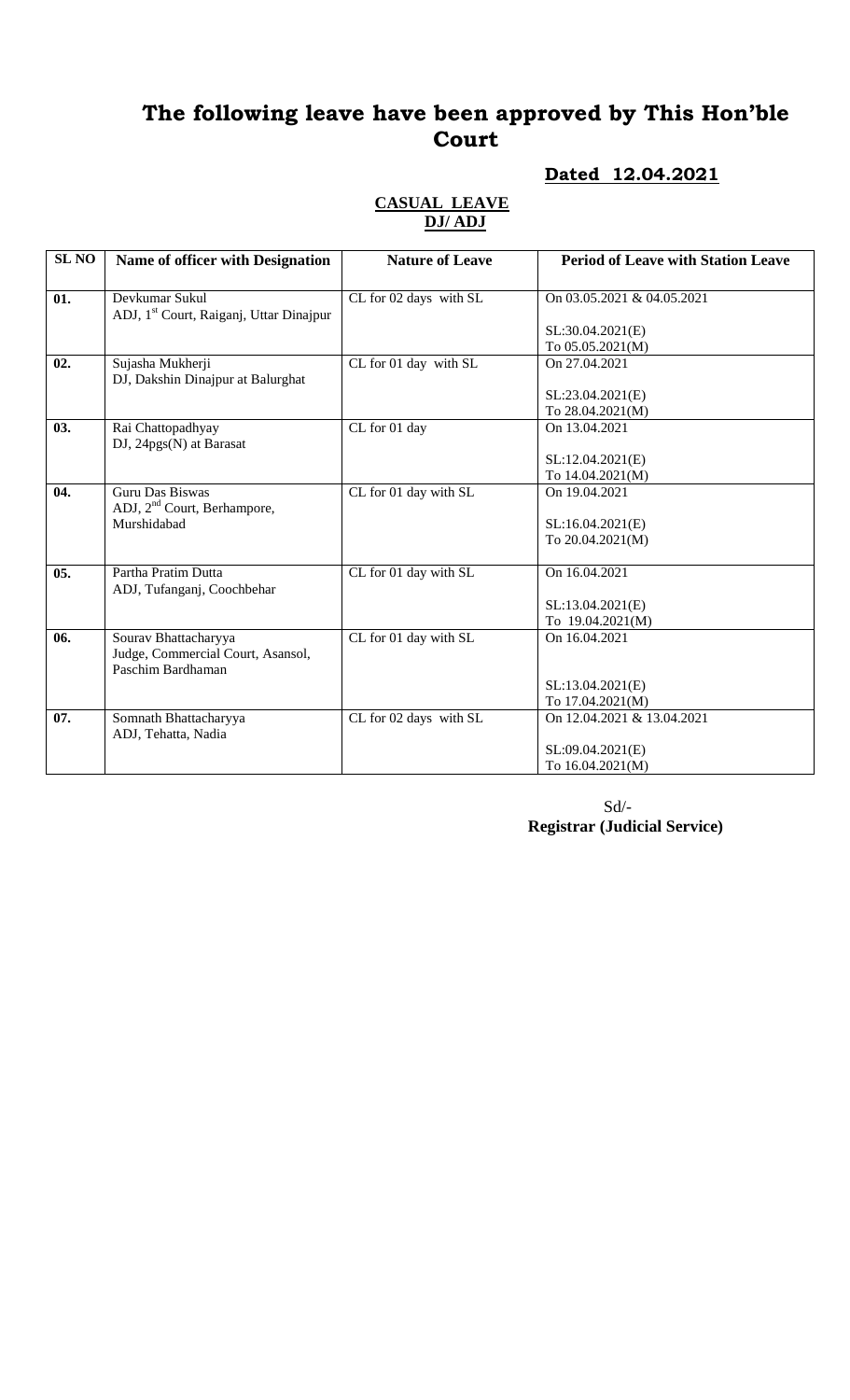# **The following leave have been approved by This Hon'ble Court**

#### **Dated: 12.04.2021**

| <b>SL</b> | Name of officer with Designation                                                             | <b>Nature of Leave</b>   | <b>Period of Leave with Station Leave</b> |
|-----------|----------------------------------------------------------------------------------------------|--------------------------|-------------------------------------------|
| NO        |                                                                                              |                          |                                           |
| 01.       | Sri Arpan Kumar Chattopadhyay<br>Judge, Special Court (I.E. Act),<br>Berhampore, Murshidabad | Earned Leave for 03 days | From 19.04.2021 to 21.04.2021             |

### **DJ/ADJ**

### **JM**

| <b>SL</b><br>NO | Name of officer with Designation                                                 | <b>Nature of Leave</b>          | <b>Period of Leave with Station Leave</b> |
|-----------------|----------------------------------------------------------------------------------|---------------------------------|-------------------------------------------|
| 02.             | Sri Chandan Pramanik<br>JM, 1 <sup>st</sup> Court, Gorbeta, Paschim<br>Medinipur | Quarantine Leave for 12<br>days | From 10.04.2021 to 21.04.2021             |

Sd/-  **Registrar (Judicial Service)**